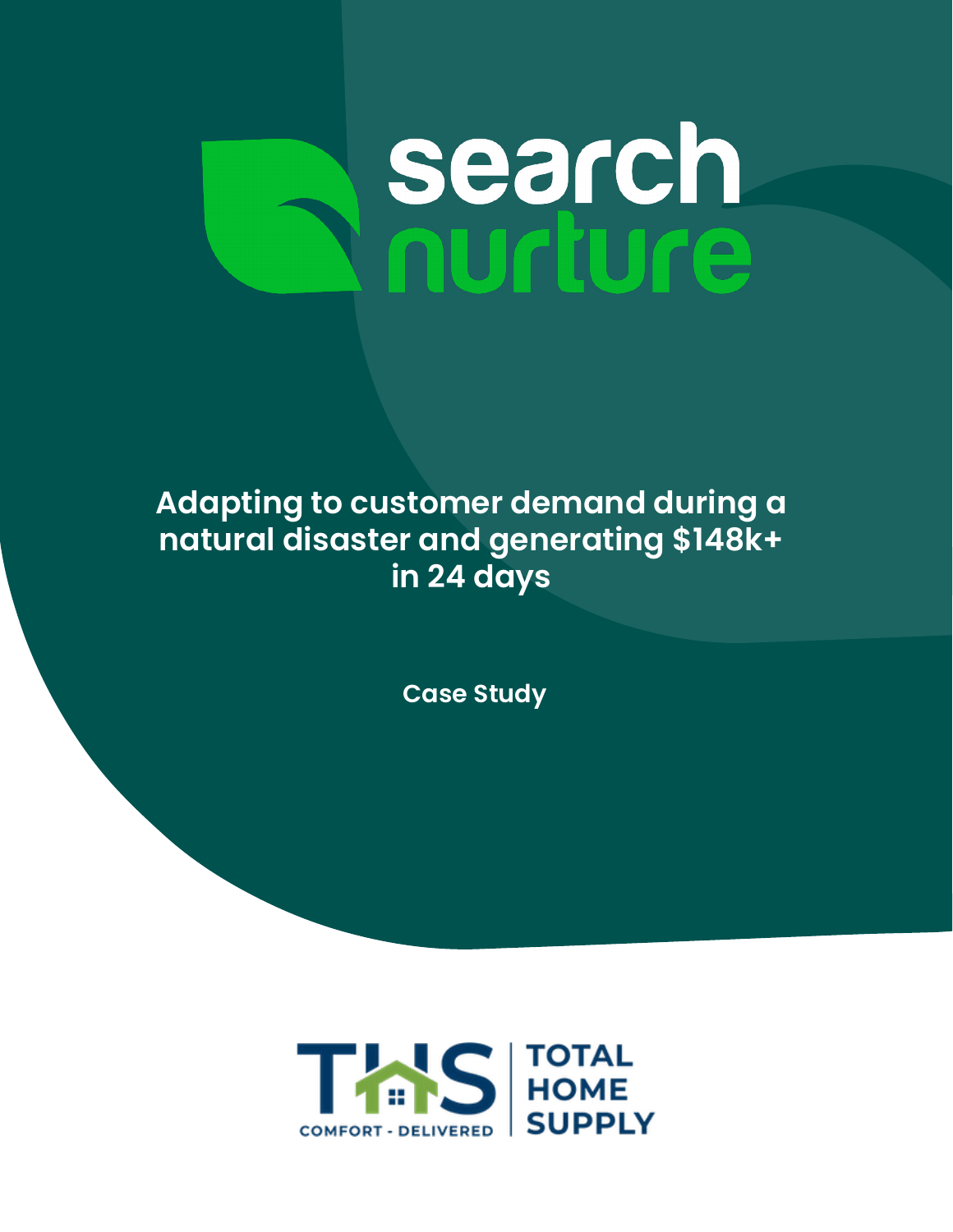





**Location**  $U<sub>Q</sub>$ 

#### **Summary**

Total Home Supply (THS) stocks HVAC systems for home and business customers. When the Texas Freeze hit in February 2021, we pivoted their campaign strategy to match the immediate demand for tankless water heaters. As a result of this change, we managed to achieve a huge increase in ROAS and product sales as we helped THS adapt to the mrket's overnight change.

#### **Results**

**203% ROAS increase \$148k+ in product sales 103% conversion increase**

## **The Client Total Home Supply**

Total Home Supply (THS) is 'America's trusted home supply store' that provides homeowners and businesses with HVAC systems including air conditioners, heaters, fireplaces, and more. Founded in 2010, THS stocks all the top brands available including GE, LG, Amana, Daikin, Reznor, RH Peterson, and White Mountain Hearth.

## **Objectives & Challenges**

We started working with THS in June 2020, and within months had developed a strong amount of product sales and healthy 6.58:1 ROAS by following regular seasonality and pushing for heating units across the US during winter. Suddenly, in February 2021, the Texas Freeze left millions without power and heating. This natural disaster created a sudden demand for tankless water heaters, which THS was in a good position to accommodate for.

## **The Solution**

Moving fast in order to supply the spike in demand, we adapted the goals and strategy of THS's campaign, shifting our focus to tankless water heater sales via Google Shopping and geo targeting the campaign to the state of Texas.

By taking advantage of historical account data and building a campaign around the top sellers in the tankless water heater category, we managed to optimize on the fly for ROAS, Transaction Value and Conversion Rate.